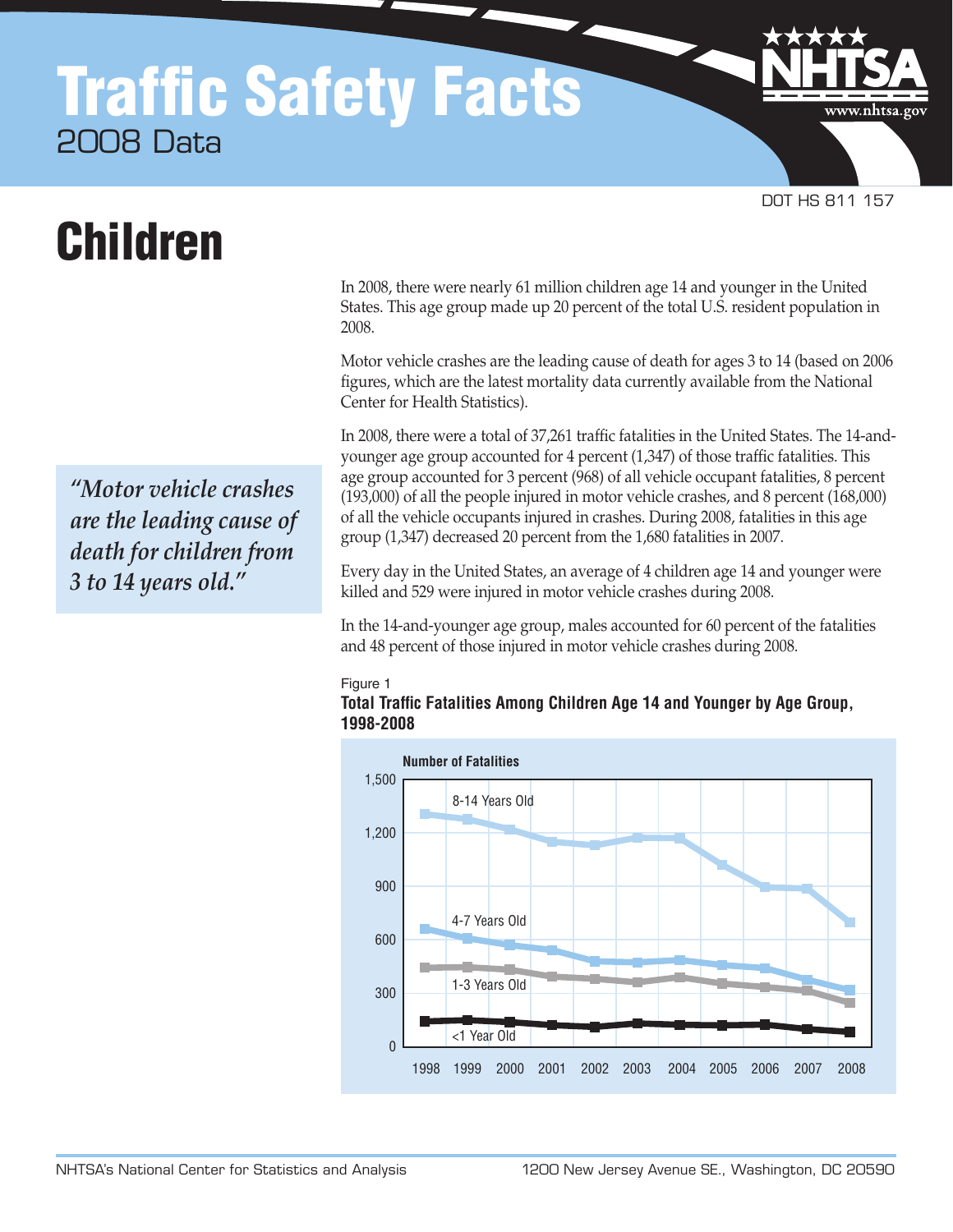# **Alcohol-Impaired Driving Crashes and Children**

In 2008, a total of 1,347 children age 14 and younger were killed in motor vehicle traffic crashes. Of those 1,347 fatalities, 216 (16%) occurred in alcohol-impaired driving crashes. Out of those 216 deaths, about half (99) were occupants of a vehicle with a driver who had a blood alcohol concentration (BAC) level of .08 or higher.

Another 34 children age 14 and younger who were killed in traffic crashes in 2008 were pedestrians or pedalcyclists who were struck by drivers with a BAC of .08 or higher.

# **Pedestrians**

There were a total of 4,378 pedestrian fatalities in 2008, of which the 14-andyounger age group accounted for 270 (6%) of those fatalities. About one-fifth (20%) of the traffic fatalities in the 14-and-younger age group were pedestrians.

In 1998 there were 540 pedestrian fatalities in the 14-and-younger age group. From 1998 to 2008, the number of pedestrian fatalities in this age group decreased by 50 percent, with the 4 to 7-year-old age group showing the largest decrease (59%).

Of the total 270 pedestrian fatalities among children age 14 and younger in 2008, 173 (64%) of those killed were males.

In 2008, an estimated 69,000 pedestrians were injured, 13,000 of those injured were age 14 and younger, and males accounted for 52 percent (7,000) of those 13,000 injured.

#### Figure 2





*"In 2008, 16 percent of the children age 14 and younger killed in crashes were killed in alcoholimpaired driving crashes."*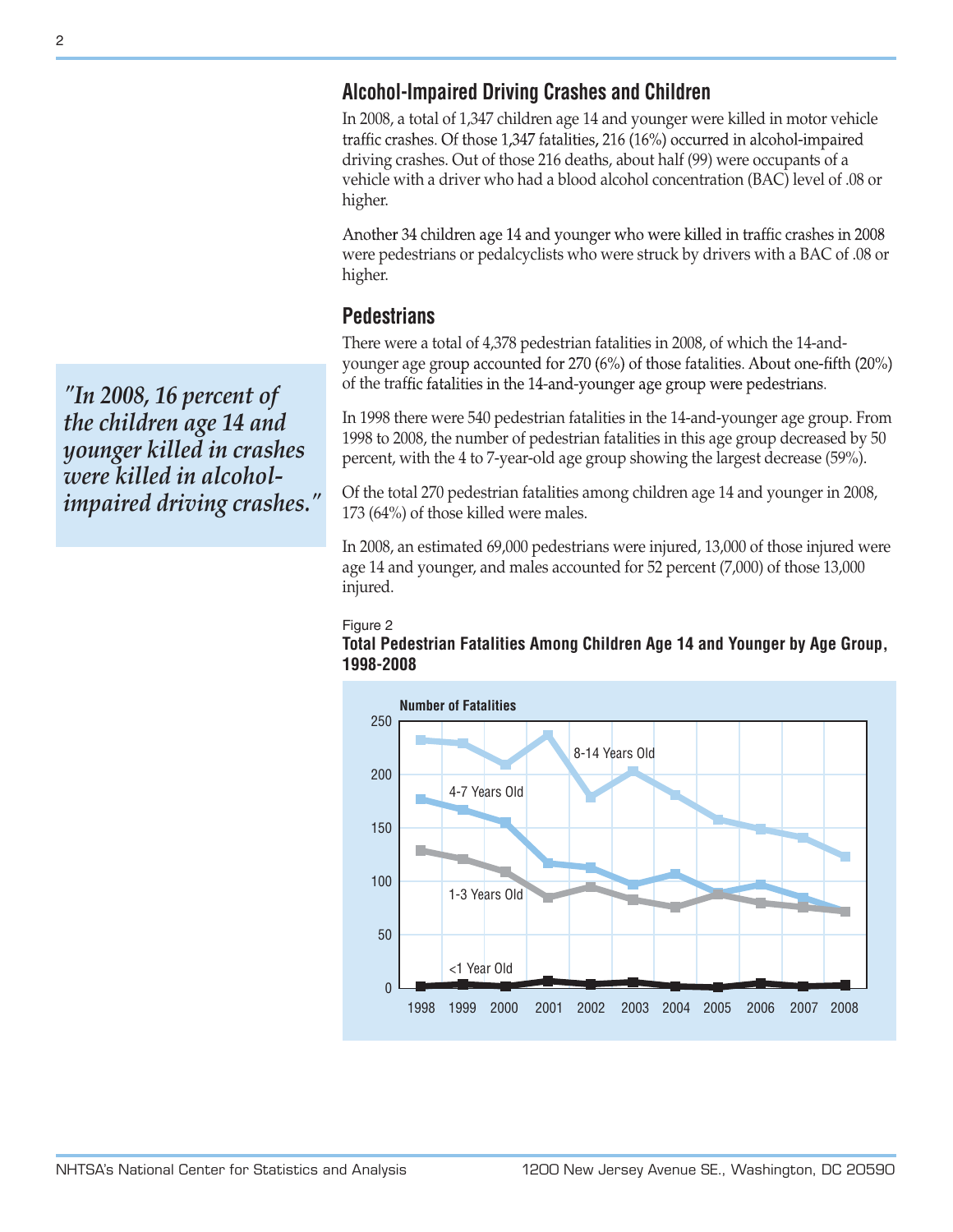During 2008, the highest percentage of fatalities among young pedestrians occurred between 4:00 p.m. and 7:59 p.m. (43%). The second highest percentage of fatalities among young pedestrians were between the hours of 8 p.m. and 11:59 p.m. (21%), which is a 1-percent increase from 2007 during those same hours. Between the hours of noon and 3:59 p.m. the 14-and-younger age group accounted for 17 percent of the pedestrian fatalities as compared to 2007 which was higher during this same time at 22 percent.

Seventy six percent of the pedestrian fatalities among the 14-and-younger age group occurred at non-intersection locations, which is a slight decrease from 2007  $(80\%)$ .

# **Pedalcyclists**

A total of 716 pedalcyclists were killed in motor vehicle crashes in 2008. The 14-and-younger age group accounted for 11 percent (81) of those fatalities, and males accounted for 74 percent (60) of the fatalities among pedalcyclists age 14 and younger.

The 81 pedalcyclist fatalities in 2008 for the 14-and-younger age group represent a decrease of 62 percent from the 212 killed in 1998.

In 2008, an estimated 52,000 pedalcyclists were injured in motor vehicle traffic crashes. Twenty-one percent (or an estimated 11,000) of the pedalcyclists who were injured were age 14 or younger.

#### Figure 3

### **Total Pedalcyclist Fatalities Among Children Age 14 and Younger by Age Group, 1998-2008**



*"In 2008, 21 percent of the pedalcyclists injured in motor vehicle crashes were 14 years old or younger."*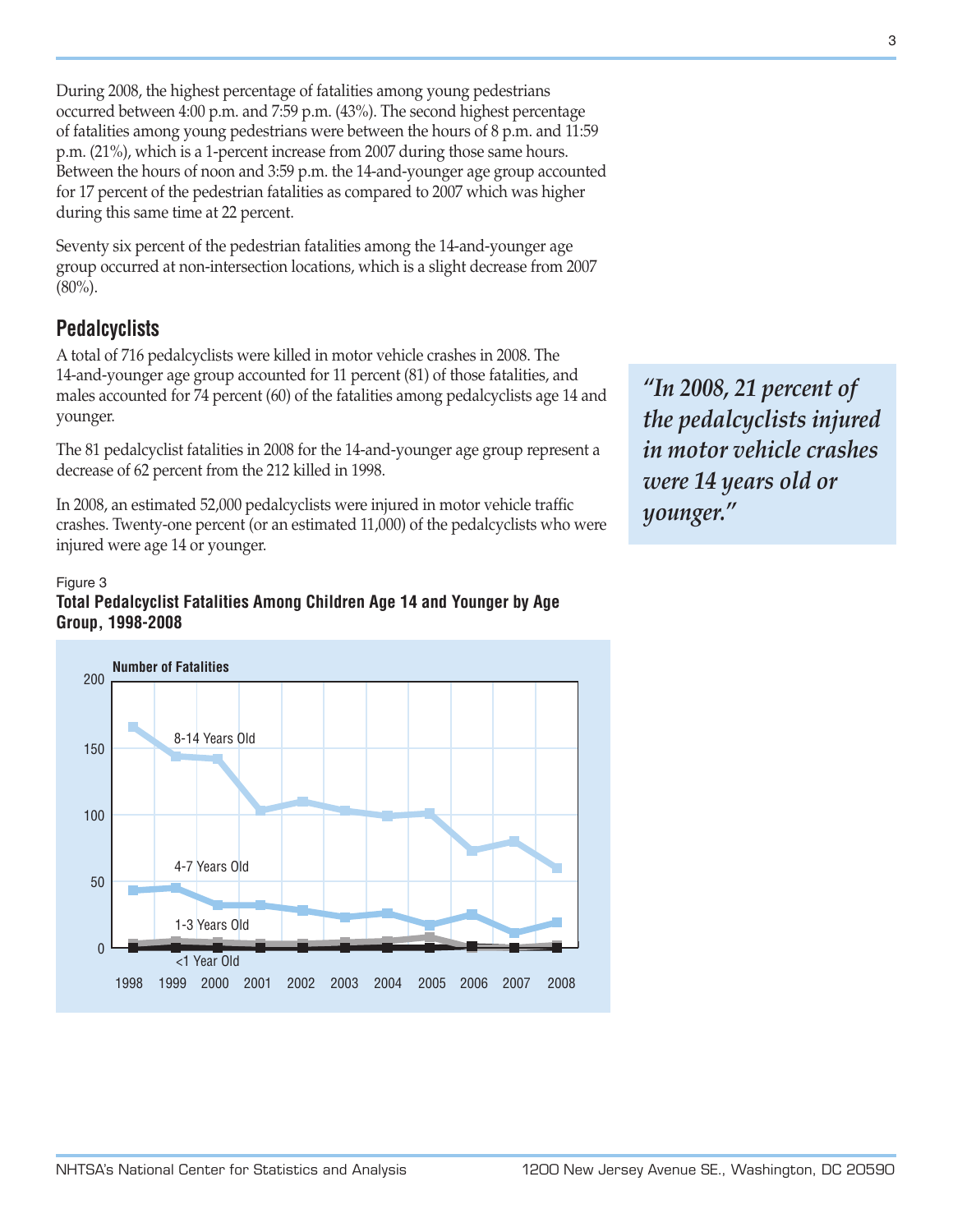# **Restraint Use and Their Effectiveness**

Research has shown that lap/shoulder seat belts, when used, reduce the risk of fatal injury to front seat occupants (age 5 and older) of passenger cars by 45 percent and the risk of moderate-to-critical injury by 50 percent. For light-truck occupants, seat belts reduce the risk of fatal injury by 60 percent and the risk of moderate-to-critical injury by 65 percent.

During 2008, 5,598 passenger vehicle occupants age 14 and younger were involved in fatal crashes. For those children where restraint use was known, 23 percent were unrestrained; among those who were fatally injured, 46 percent were unrestrained.

Table 1

## **Restraint Use by Passenger Vehicle Occupants Involved in Fatal Crashes by Age Group, 2008**

|                           | <b>Age Group (Years)</b> |       |         |          |           |                     |              |
|---------------------------|--------------------------|-------|---------|----------|-----------|---------------------|--------------|
| <b>Restraint Use (%)</b>  |                          | $1-3$ | $4 - 7$ | $8 - 14$ | $15 - 20$ | All<br><b>Other</b> | <b>Total</b> |
| <b>Restraint Used</b>     | 87                       | 86    | 78      | 70       | 58        | 66                  | 66           |
| <b>Restraint Not Used</b> | 13                       | 14    | 22      | 30       | 42        | 34                  | 34           |

Note: Excluding unknown age and unknown restraint use.

Research on the effectiveness of child safety seats has found them to reduce fatal injury by 71 percent for infants (younger than 1 year old) and by 54 percent for toddlers (1 to 4 years old) in passenger cars. For infants and toddlers in light trucks, the corresponding reductions are 58 percent and 59 percent, respectively.

In 2008, there were 297 passenger vehicle occupant fatalities among children age 4 and younger. Of those 297 fatalities, where restraint use was known (282), 94 (32%) were totally unrestrained.

#### Table 2

### **Children Age 4 and Younger Killed in Passenger Vehicles by Age Group and Type of Restraint, 2008**

|                               | <b>Age Group (Years)</b> |         |              |
|-------------------------------|--------------------------|---------|--------------|
|                               |                          | $1 - 4$ | <b>Total</b> |
| None Used                     | 18                       | 76      | 94           |
| <b>Adult Seat Belt</b>        |                          | 24      | 28           |
| <b>Child Seat</b>             | 53                       | 104     | 157          |
| <b>Restraint Used-Unknown</b> |                          | റ       | 3            |
| Unknown                       |                          | 14      | 15           |
| <b>Total</b>                  |                          | 220     | 297          |

Among children under age 5 in passenger vehicles, an estimated 244 lives were saved in 2008 by restraint use. Of these 244 lives saved, 219 were associated with the use of child safety seats and 25 with the use of adult seat belts. At 100 percent child safety seat use for children under age 5, an estimated 323 lives (that is, an additional 79) could have been saved in 2008.

*"Child safety seats reduce the risk of fatal injury by 71 percent for infants and by 54 percent for toddlers in passenger cars."*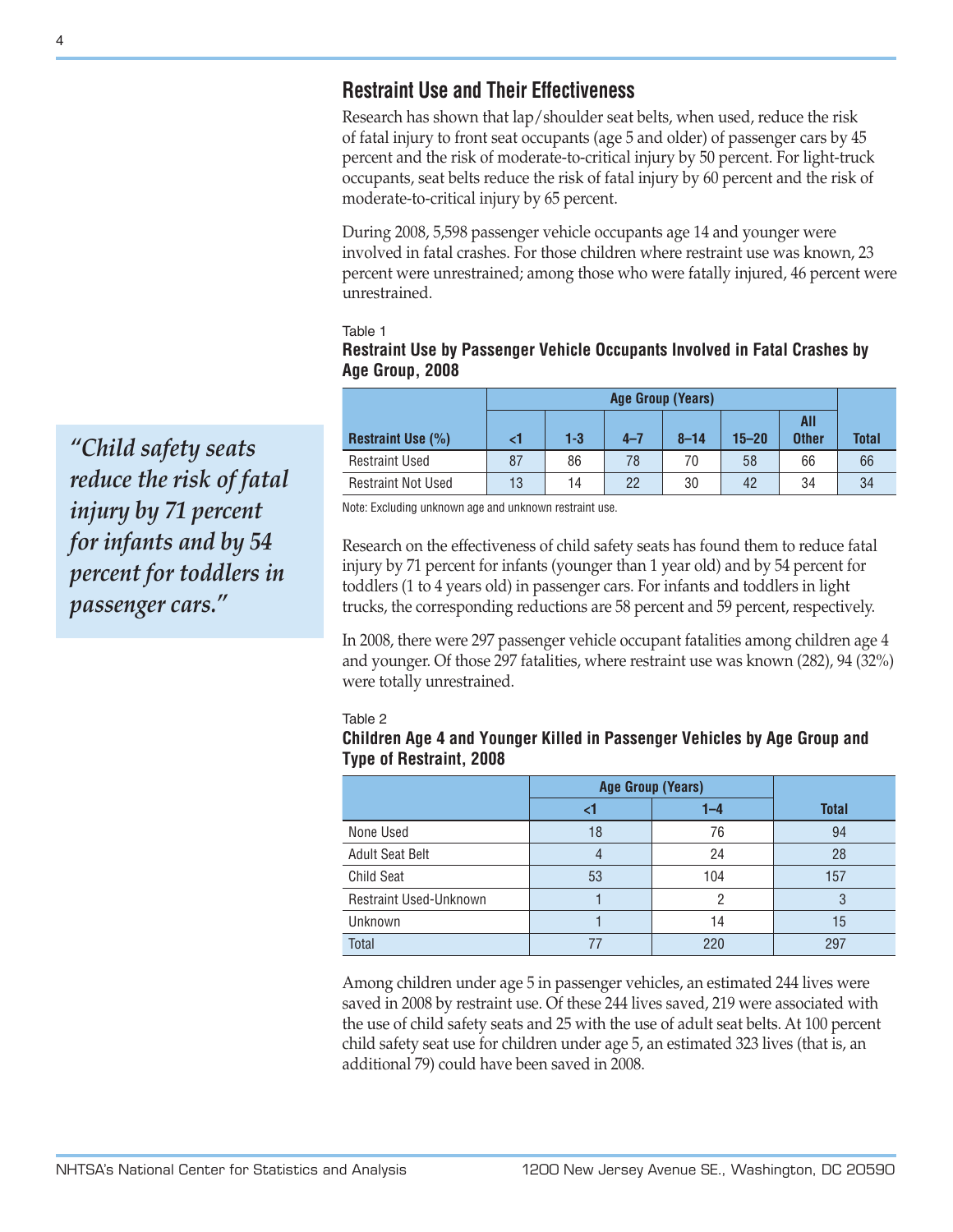Over the period 1975 through 2008 an estimated 8,959 lives were saved by child restraints (child safety seats or adults seat belts).

NHTSA conducted the National Survey of the Use of Booster Seats (NSUBS) and produced a Research Note (DOT HS 811 148) in June 2009 titled "Child Restraint Use in 2008—Demographic Results." Table 3 provides data on the use of child restraints by age and race/ethnicity in 2008. Child restraints include child safety seats, seat belts, and booster seats.

|                                  | Age Birth-<br><b>12 Months</b> | Age 1-3 Years | Age 4-7 Years | Age 8-12 Years |
|----------------------------------|--------------------------------|---------------|---------------|----------------|
| Hispanic                         | 96%                            | 84%           | 82%           | 79%            |
| African American<br>Non-Hispanic | 94%                            | 74%           | 84%           | 72%            |
| White Non-Hispanic               | 100%                           | 99%           | 93%           | 90%            |
| Asian Non-Hispanic               | <b>NA</b>                      | 99%           | 95%           | 91%            |
| Other                            | <b>NA</b>                      | 86%           | 76%           | 77%            |

## Table 3 **Child Restraint Use by Age and Race/Ethnicity, 2008**

*"Children in rear-facing child seats should not be placed in the front seats of vehicles with passenger air bags. The impact of a deploying air bag on a rear-facing child seat could injure the child."*

NA: Data not sufficient to produce a reliable estimate

Source: National Survey of the Use of Booster Seats, NCSA/NHTSA, 2008 (DOT HS 811 148)

## **Important Safety Reminders**

Failure to read the child safety seat instructions, in addition to vehicle owner manual instructions regarding seat belts, could result in serious injury or death as a result of a failure of the child safety seat to be securely and/or properly restrained.

Children in rear-facing child seats should not be placed in the front seat of vehicles equipped with passenger-side air bags. The impact of a deploying air bag striking a rear-facing child seat could result in injury to the child. NHTSA also recommends that children 12 and under sit in the rear seat away from the force of a deploying air bag.

Children age 12 and under are safest when properly buckled in the back seat of a motor vehicle.

Always read the child restraint manufacturer instructions and the vehicle owner manual instructions.

## **For more information:**

Information on traffic fatalities is available from the National Center for Statistics and Analysis, NVS-421, 1200 New Jersey Avenue SE., Washington, DC 20590. NCSA can be contacted on 800-934-8517. Fax messages should be sent to 202-366-7078. General information on highway traffic safety can be accessed by Internet users at www.nhtsa.gov/portal/site/nhtsa/ncsa. To report a safety-related problem or to inquire about motor vehicle safety information, contact the Vehicle Safety Hotline at 888-327-4236.

Other fact sheets available from the National Center for Statistics and Analysis are *Overview, Alcohol, African American, Bicyclists and Other Cyclists*, *Hispanic, Large Trucks, Motorcycles, Occupant Protection, Older Population, Pedestrians, Race and Ethnicity, Rural/Urban*  Comparisons, School Transportation-Related Crashes, Speeding, State Alcohol Estimates, State Traffic Data, and Young Drivers. Detailed data on motor vehicle traffic crashes are published annually in Traffic Safety Facts: A Compilation of Motor Vehicle Crash Data from the Fatality *Analysis Reporting System and the General Estimates System.*  online at www-nrd.nhtsa.dot.gov/CATS/index.aspx.